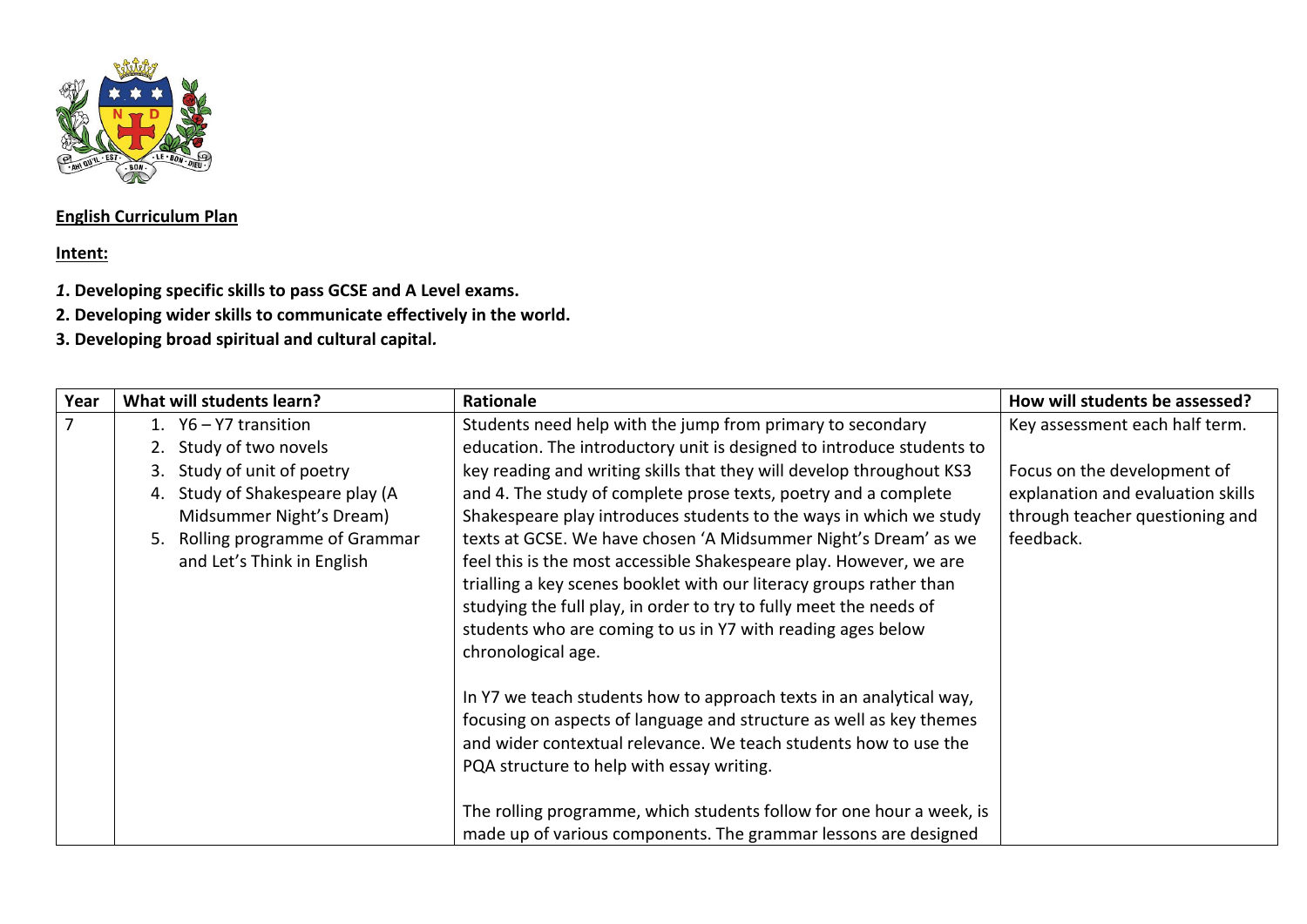|   |                                                                                                                                                                                                                                | to specifically build on what students have learnt at KS2. We revise all<br>key terminology, but students are now taught not only how to spot<br>and define aspects of grammar (which is what they study at KS2 in<br>preparation for SPaG tests) but also now how to apply this knowledge<br>in their language analysis and in their own writing. Each grammar<br>lesson leads into a Focused Writing lesson which specifically teaches<br>students how to use their grammatical knowledge. The Let's Think in<br>English lessons teach students how to approach unseen texts.<br>Students develop their oral skills, working in groups to discuss<br>challenging issues, justify assumptions and evaluate each other's<br>ideas.                                                                                                                                                                                                                                                                                                                                                                                                                                                                                                                                   |                                                                                                                                                    |
|---|--------------------------------------------------------------------------------------------------------------------------------------------------------------------------------------------------------------------------------|----------------------------------------------------------------------------------------------------------------------------------------------------------------------------------------------------------------------------------------------------------------------------------------------------------------------------------------------------------------------------------------------------------------------------------------------------------------------------------------------------------------------------------------------------------------------------------------------------------------------------------------------------------------------------------------------------------------------------------------------------------------------------------------------------------------------------------------------------------------------------------------------------------------------------------------------------------------------------------------------------------------------------------------------------------------------------------------------------------------------------------------------------------------------------------------------------------------------------------------------------------------------|----------------------------------------------------------------------------------------------------------------------------------------------------|
| 8 | 1. Y7-8 transition<br>2. Creative Writing<br>Study of two novels<br>3.<br>Study of unit of poetry<br>4.<br>5. Study of Shakespeare play (The<br>Tempest)<br>Rolling programme of Grammar,<br>6.<br><b>Contexts and Effects</b> | The introductory unit is designed to revise key reading and writing<br>skills that students began develop throughout Y7 and prepare them<br>for learning after a six-week break.<br>The study of complete prose texts, poetry and a complete<br>Shakespeare play continues to prepare students for the study of texts<br>at GCSE. The Y8 texts are more challenging than Y7. We study 'The<br>Tempest' and more complex novel and poetry texts. This includes<br>texts that are 20 <sup>th</sup> century and earlier, in order to introduce students<br>to the 19 <sup>th</sup> and 20 <sup>th</sup> century texts they will encounter at GCSE. The<br>assessments are designed to remove some of the scaffolding<br>provided in Y7 so that students are slowly moving towards<br>approaching unseen texts without support, in preparation for GCSE<br>exams. We also start to build in descriptive writing skills throughout<br>this year as this aspect of writing makes up 25% of English Language<br>GCSE.<br>Students continue with a grammar lesson for one hour a week. These<br>are designed to build on the knowledge and understanding students<br>developed in Y7. Here, students are taught to analyse aspects of<br>grammar in specific writing genres. | Key assessment each half term.<br>Focus on the development of<br>explanation and evaluation skills<br>through teacher questioning and<br>feedback. |
| 9 | 1. Study of novel<br>2. Study of unit of poetry<br>3. Study of unit of short stories                                                                                                                                           | We begin the year with studying a complete novel. These texts are<br>more complex than those studied in Y8 and more challenging in<br>terms of language and themes. These include texts that experiment                                                                                                                                                                                                                                                                                                                                                                                                                                                                                                                                                                                                                                                                                                                                                                                                                                                                                                                                                                                                                                                              | Key assessment each half term.                                                                                                                     |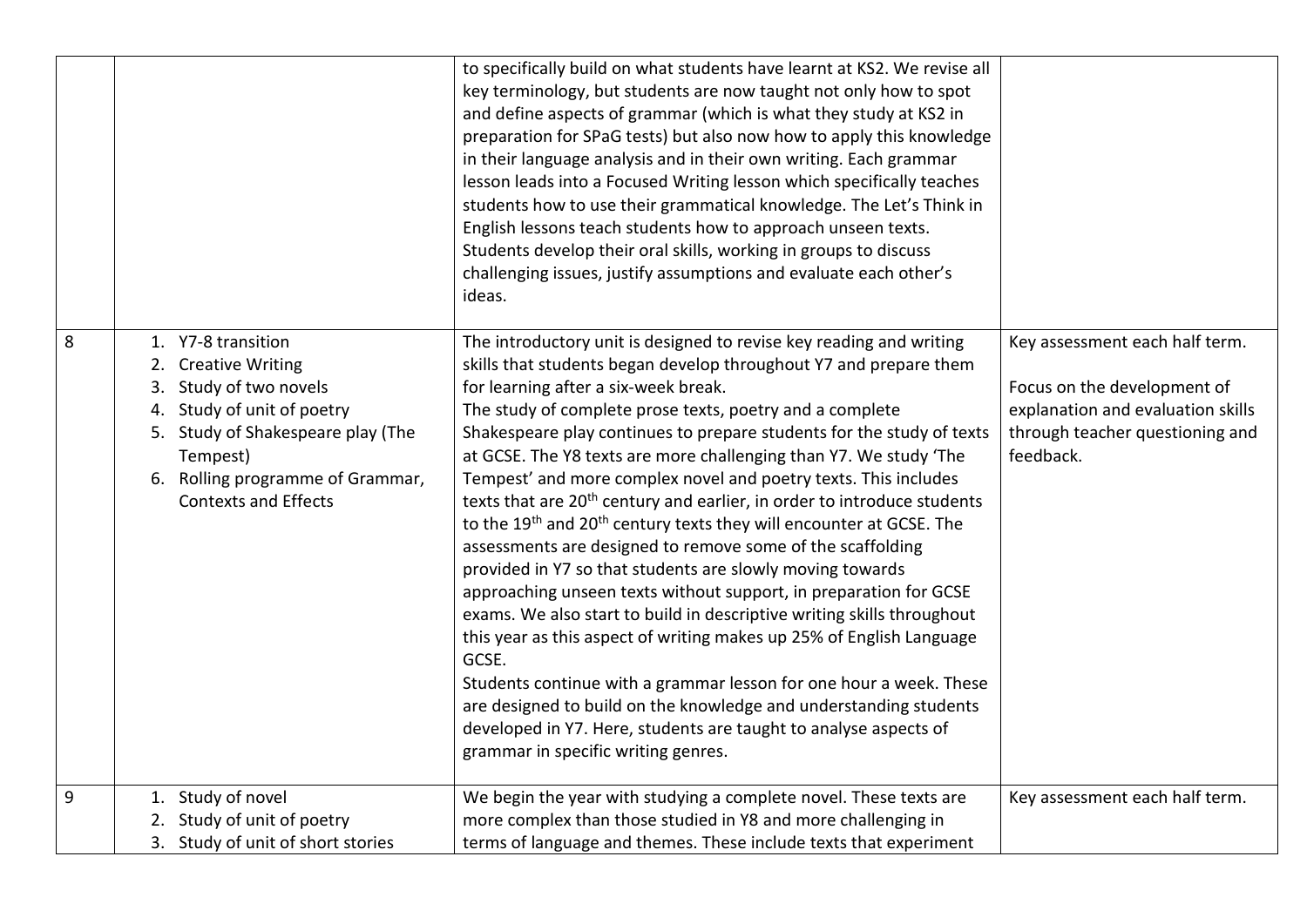|    | 4. Study of Shakespeare play<br>(Macbeth)<br>5. English Language skills | with verse, complex flashback structures and unreliable narrators.<br>Again, we study 19th and 20th century texts to prepare students for<br>the types of texts they will encounter at GCSE.                                                                                 | Focus on the development of<br>explanation and evaluation skills<br>through teacher questioning and<br>feedback. |
|----|-------------------------------------------------------------------------|------------------------------------------------------------------------------------------------------------------------------------------------------------------------------------------------------------------------------------------------------------------------------|------------------------------------------------------------------------------------------------------------------|
|    |                                                                         | The short story unit prepares students for the study of 'Telling Tales',<br>and teaches students specifically how to analyse a text's structure.                                                                                                                             |                                                                                                                  |
|    |                                                                         | The poetry unit is designed to cover World Heritage texts, using<br>poems from a previous GCSE specification (Poems from other<br>cultures and traditions). This ensures we are covering texts from a                                                                        |                                                                                                                  |
|    |                                                                         | variety of cultures and prepares students for the poems which appear<br>on the current specification.                                                                                                                                                                        |                                                                                                                  |
|    |                                                                         | We study 'Macbeth' in the summer term, which is the Shakespeare<br>play students are examined on for Literature GCSE. We teach this<br>thoroughly, using in-house booklets to ensure scene by scene<br>comprehension. Students are encouraged to learn key quotations        |                                                                                                                  |
|    |                                                                         | and apply these to the play's key themes. Students are taught to<br>analyse the play as a tragedy and to apply relevant contextual<br>understanding. We then return to the study of this play in Y11, where<br>the focus in more on specific exam skills.                    |                                                                                                                  |
|    |                                                                         | The assessments are designed to further remove some of the<br>scaffolding provided in Y8 and we start to mark using GCSE mark<br>schemes, giving students very specific exam criteria feedback which,<br>they work on in their DIRT work. We also start to build in specific |                                                                                                                  |
|    |                                                                         | language skills throughout this year. The Beauty Myth project<br>prepares students for writing to present a viewpoint as this aspect of<br>writing makes up 25% of English Language GCSE.                                                                                    |                                                                                                                  |
| 10 | 1. 'A Christmas Carol'                                                  | Students started the English Literature course in Summer Term of Y9                                                                                                                                                                                                          | Assessed throughout the course                                                                                   |
|    | 2. Power and Conflict Poetry (English                                   | so they have already been introduced to the key skills required in                                                                                                                                                                                                           | through retrieval tasks at the start                                                                             |
|    | Literature AQA Anthology)                                               | how to study a Lit text for GCSE. We start Y10 with the C19 novel and                                                                                                                                                                                                        | of lessons.                                                                                                      |
|    |                                                                         | merge this with teaching some of the 15 poems which they are                                                                                                                                                                                                                 |                                                                                                                  |
|    |                                                                         | required to study for Lit. We organise the teaching of the poems into                                                                                                                                                                                                        |                                                                                                                  |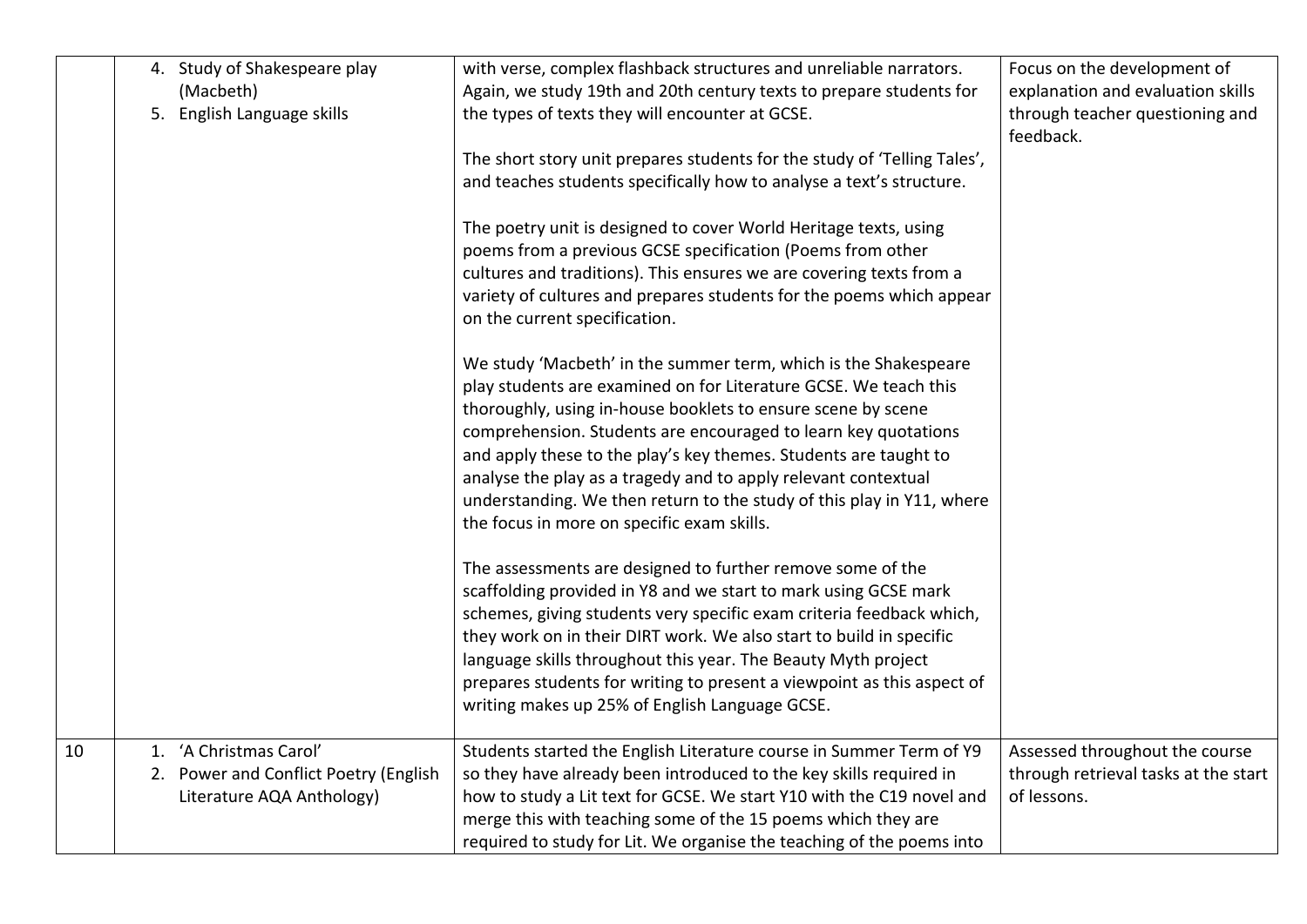|    | 3. Modern Text - either 'An Inspector<br>Calls' or short stories (AQA<br>Anthology)<br>4. Unseen poetry<br>5. English Language Paper 2 skills<br>6. Spoken Language NEA component                        | themes, and being with the theme of war. In the Spring Term, we<br>begin the modern text and the text choice is decided according to<br>ability groupings. We also weave in English Language Paper 2 skills<br>during this term. We finish the year with further poetry study, both<br>Power and Conflict and unseen poetry skills. We also ensure full<br>coverage of English Language Paper 2 to prepare students for mock<br>exams. This means students are focusing on both English Language<br>and English Literature skills throughout the year.                                                                                                                                                                                                                                                                                                                                                                                                                                                                                                                                                                                                                                                                                                                                                                                                                                                                                                          | Booklets are used to support and<br>revise key Lit texts (with versions<br>available to support both lower<br>ability and core/more able<br>students)<br>Booklets are used to prepare<br>students for English Language<br>Paper 2 with a range of different                                                                                                                                                       |
|----|----------------------------------------------------------------------------------------------------------------------------------------------------------------------------------------------------------|-----------------------------------------------------------------------------------------------------------------------------------------------------------------------------------------------------------------------------------------------------------------------------------------------------------------------------------------------------------------------------------------------------------------------------------------------------------------------------------------------------------------------------------------------------------------------------------------------------------------------------------------------------------------------------------------------------------------------------------------------------------------------------------------------------------------------------------------------------------------------------------------------------------------------------------------------------------------------------------------------------------------------------------------------------------------------------------------------------------------------------------------------------------------------------------------------------------------------------------------------------------------------------------------------------------------------------------------------------------------------------------------------------------------------------------------------------------------|-------------------------------------------------------------------------------------------------------------------------------------------------------------------------------------------------------------------------------------------------------------------------------------------------------------------------------------------------------------------------------------------------------------------|
| 11 | 1. Revision of 'Macbeth'<br>2. Revision of 'Power and Conflict'<br>poetry<br>3. Revision of 'A Christmas Carol'<br>4. Revision of Unseen poetry<br>5. Practice of Language Paper 1 and<br>Paper 2 skills | We start with revision of 'Macbeth'. This play is studied in Y9 and<br>students should be confident in their knowledge of plot, key themes<br>and aspects of character development, as well as relevant wider<br>contextual ideas. We revise all these key areas and practise exam<br>technique. Lessons are focused on analysing key extracts and linking<br>to wider play, as per exam criteria.<br>We then revise 'Power and Conflict' poetry. This allows students to<br>build on their notes from Y10, and plugs any gaps where students<br>might have missed one or two poems. We revise the poems in pairs,<br>focusing on the exam skills of comparison.<br>We then revise the modern text. Again, this focuses on key aspects of<br>language and structure and themes, using past exam questions. The<br>December mock exam is Literature Paper 2 which covers the P&C<br>poetry and the modern text.<br>We also focus on Language Paper 1 skills one hour a week, to prepare<br>them for sitting this paper in the December mocks. We have designed<br>a unit that all students study, using a booklet of extracts with<br>accompanying PowerPoints.<br>After Christmas, we revise 'A Christmas Carol'. We approach this in<br>the same way that we revise 'Macbeth', with lessons focused on key<br>extracts which students link to the wider text, in preparation for the<br>exam structure. At half term students sit a practice Lit Paper 1 exam. | texts/extracts.<br>Students complete half termly<br>timed assessments, covering the<br>different texts/skills being taught<br>in each half term. Exam Paper<br>assessments during school<br>assessment weeks: English<br>Literature Paper 2 and English<br>Language Paper 2 (full papers) in<br>June of Y10, and all papers across<br>two separate assessment periods<br>in Y11 (December and<br>February/March). |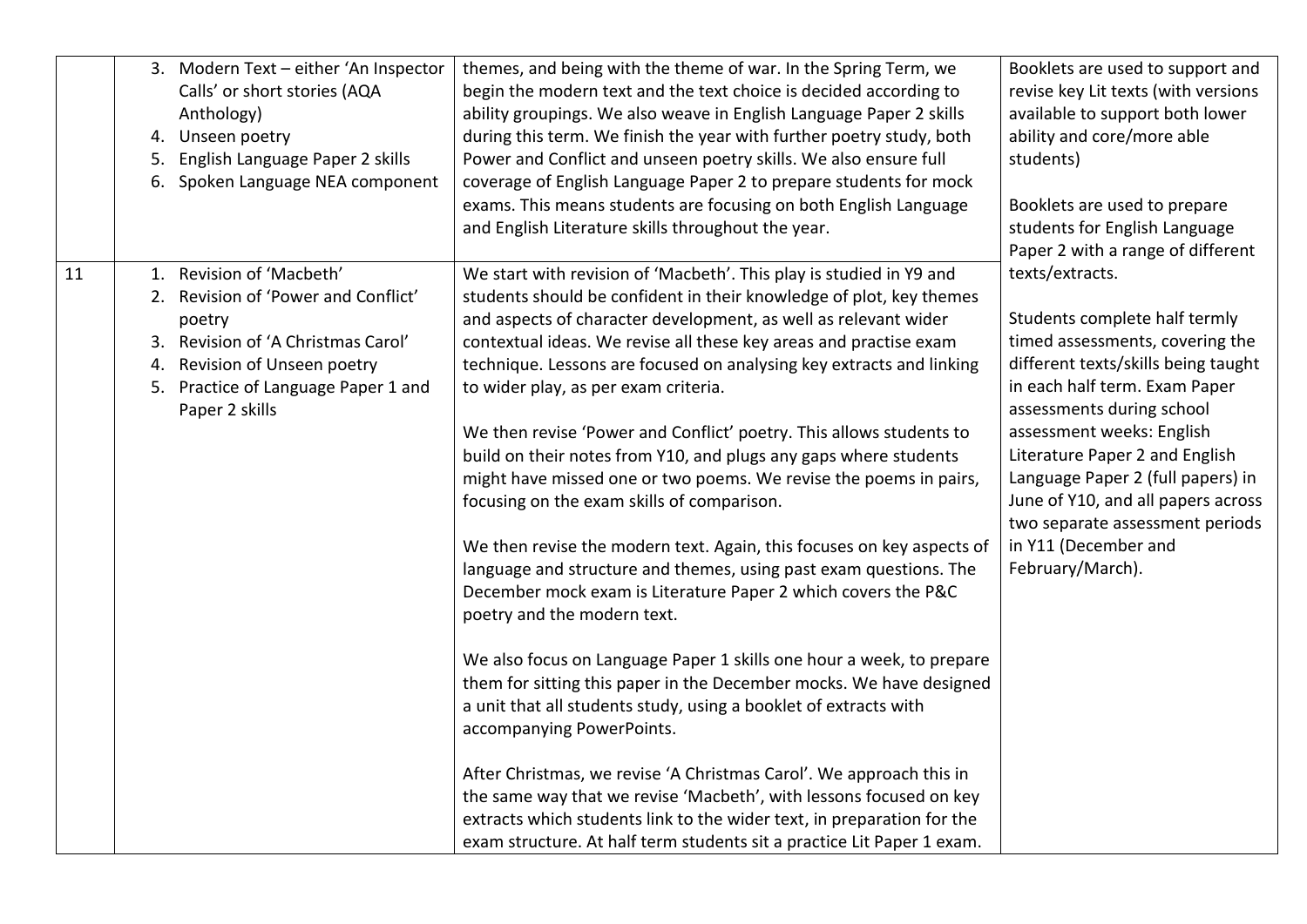|  | We focus on Language Paper 2 skills one hour a week. Again, we have<br>a unit all students study, with a booklet of extracts and accompanying<br>PowerPoints. |  |
|--|---------------------------------------------------------------------------------------------------------------------------------------------------------------|--|
|  | After Easter we focus on unseen poetry and revision of all Literature<br>texts.                                                                               |  |

## **A Level Subjects: English Language and English Literature**

|            | What will students learn?                                                                                                                                                                                                                                                                                                                                                                      | <b>Rationale</b>                                                                                                                                                                                                                                                                                                                                                                                                                                                                                                                           | How will students be assessed?                                                                                                                                                                                                                                                                                                                                                                                                                                                                                                                                     |
|------------|------------------------------------------------------------------------------------------------------------------------------------------------------------------------------------------------------------------------------------------------------------------------------------------------------------------------------------------------------------------------------------------------|--------------------------------------------------------------------------------------------------------------------------------------------------------------------------------------------------------------------------------------------------------------------------------------------------------------------------------------------------------------------------------------------------------------------------------------------------------------------------------------------------------------------------------------------|--------------------------------------------------------------------------------------------------------------------------------------------------------------------------------------------------------------------------------------------------------------------------------------------------------------------------------------------------------------------------------------------------------------------------------------------------------------------------------------------------------------------------------------------------------------------|
| 12<br>Lang | Language methods (syntax,<br>grammar, pragmatics, lexis and<br>semantics, graphology,<br>phonology, discourse)<br>Language meanings and<br>representations (spoken,<br>written and multimodal texts)<br>Language Varieties (sociolects<br>and dialects)<br>Directed Writing (on attitudes<br>to language - opinion article)<br>Introduction to NEAs<br>(Investigation and Original<br>Writing) | We begin with a knowledge audit to establish<br>what students already know about grammar<br>and language methods. Exam-based<br>knowledge directed by AQA. We start with<br>language methods in order to provide students<br>with the tools required to analyse a wide range<br>of data in advanced detail. We then build in<br>the various skills required for examination as<br>we teach and revise the different topics across<br>the year, ensuring full coverage of all<br>questions which will be encountered in the<br>final exams. | Half termly timed assessments enable us to cover and<br>prepare students for the different questions they will<br>tackle in the final exams.<br>Meanings and Representations text analysis<br>Topic-based Evaluate essays<br>Analysis of two language-based texts<br>(comparison)<br><b>Editorial writing</b><br>$\blacksquare$<br>Formal mock exam (Paper 1)<br>Clear feedback and DIRT built in to subsequent lessons<br>to ensure students know how to improve their work.<br>Regular folder checks to ensure students are<br>organising their notes carefully. |
| 12 Lit     | Introduction to the study of<br>$\bullet$<br>Literature with a focus on<br>tragedy genre<br>Reading and studying 'Othello'<br>Reading and studying 'Death of<br>a Salesman'<br>Reading and studying a<br>selection of Keats poetry                                                                                                                                                             | We begin with a knowledge audit to establish<br>what students know already about Literature<br>and literary terms. We introduce students to<br>the Tragedy genre in order to help them access<br>the texts for Paper 1. We then read the two<br>plays and spend time analyzing and discussing<br>the texts/methods/meanings, teaching<br>students how to apply their knowledge to                                                                                                                                                          | Half termly timed assessments enable us to cover and<br>prepare students for the different questions they will<br>tackle in the final exams.<br>'Othello' extract-based questions<br>'Othello' 'To what extent ' questions<br>'DOAS'/Keats 'To what extent ' questions<br>Formal mock exam (Paper 1)                                                                                                                                                                                                                                                               |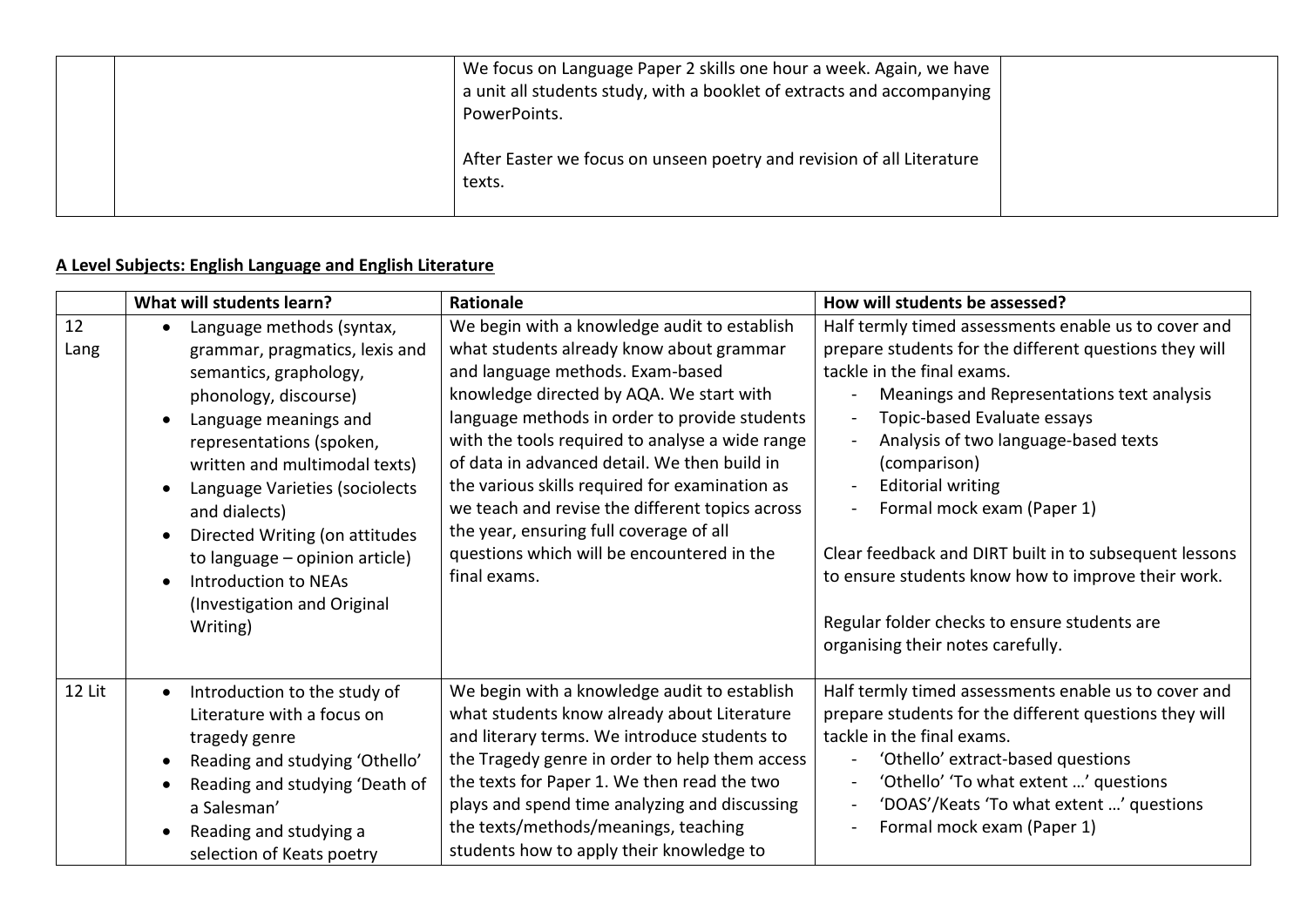|            | Introduction to NEAs: studying<br>$\bullet$<br>the Critical Anthology and a<br>wide range of prose<br>extracts/poems                                                                                                                                                                                                | exam-style questions over time. Once we have<br>studied the plays, students begin the study of<br>Keats and the introduction to the NEAs which<br>involves learning six different critical theories.<br>We believe that students are ready by this<br>stage to begin making independent choices<br>about their NEA texts (prose and poetry).                                           | Clear feedback and DIRT built in to subsequent lessons<br>to ensure students know how to improve their work.<br>We provide booklets for the NEA preparation - prose<br>extracts and poetry selected to enable students to<br>make appropriate choices for their own NEAs.<br>Regular folder checks to ensure students are<br>organising their notes carefully.                                                                                                                                                                                                                                                                                                                                                  |
|------------|---------------------------------------------------------------------------------------------------------------------------------------------------------------------------------------------------------------------------------------------------------------------------------------------------------------------|----------------------------------------------------------------------------------------------------------------------------------------------------------------------------------------------------------------------------------------------------------------------------------------------------------------------------------------------------------------------------------------|-----------------------------------------------------------------------------------------------------------------------------------------------------------------------------------------------------------------------------------------------------------------------------------------------------------------------------------------------------------------------------------------------------------------------------------------------------------------------------------------------------------------------------------------------------------------------------------------------------------------------------------------------------------------------------------------------------------------|
| 13<br>Lang | Investigation<br>$\bullet$<br>Original Writing and<br>$\bullet$<br>Commentary<br>Language Change (from 1600)<br>$\bullet$<br>Ethnicity<br>$\bullet$<br>International varieties of<br>$\bullet$<br>English/English as a Global<br>Language<br>Child Language Acquisition -<br>Learning to Talk; Learning to<br>Write | Exam-based knowledge directed by AQA. We<br>ensure NEAs are completed in draft by<br>October half term and then completed by<br>Christmas. This allows students to focus on the<br>two exams and to ensure students have<br>sufficient time to learn and revise the different<br>topics. Year One topics are returned to after<br>February half term in preparation for mock<br>exams. | Half termly timed assessments enable us to cover and<br>prepare students for the different questions they will<br>tackle in the final exams.<br>Topic-based Evaluate essays<br>CLA essays (spoken and written data)<br>Completion of NEAs (marked and standardised<br>within the Dept)<br>Full Paper 1 and Paper 2 completed in timed<br>conditions in mock exams<br>Clear feedback and DIRT built in to subsequent lessons<br>to ensure students know how to improve their work.<br>We provide booklets for revision of Year 1/2 topic<br>work - key terminology, key theories, data sets and<br>practice exam questions.<br>Regular folder checks to ensure students are<br>organising their notes carefully. |
| 13 Lit     | Completion of NEAs - prose<br>$\bullet$<br>and poetry<br>Reading and studying<br>$\bullet$<br>'Atonement'<br>Reading and studying 'Hamlet'<br>$\bullet$                                                                                                                                                             | Students begin Y13 with their NEAs underway<br>(choices made and drafts started). These are<br>completed in draft form by October half term<br>and finished by Christmas. We introduce<br>students to the crime genre and begin the                                                                                                                                                    | Half termly timed assessment enable us to cover and<br>prepare students for the different questions they will<br>tackle in the final exams.<br>'To what extent ' questions (all texts)                                                                                                                                                                                                                                                                                                                                                                                                                                                                                                                          |